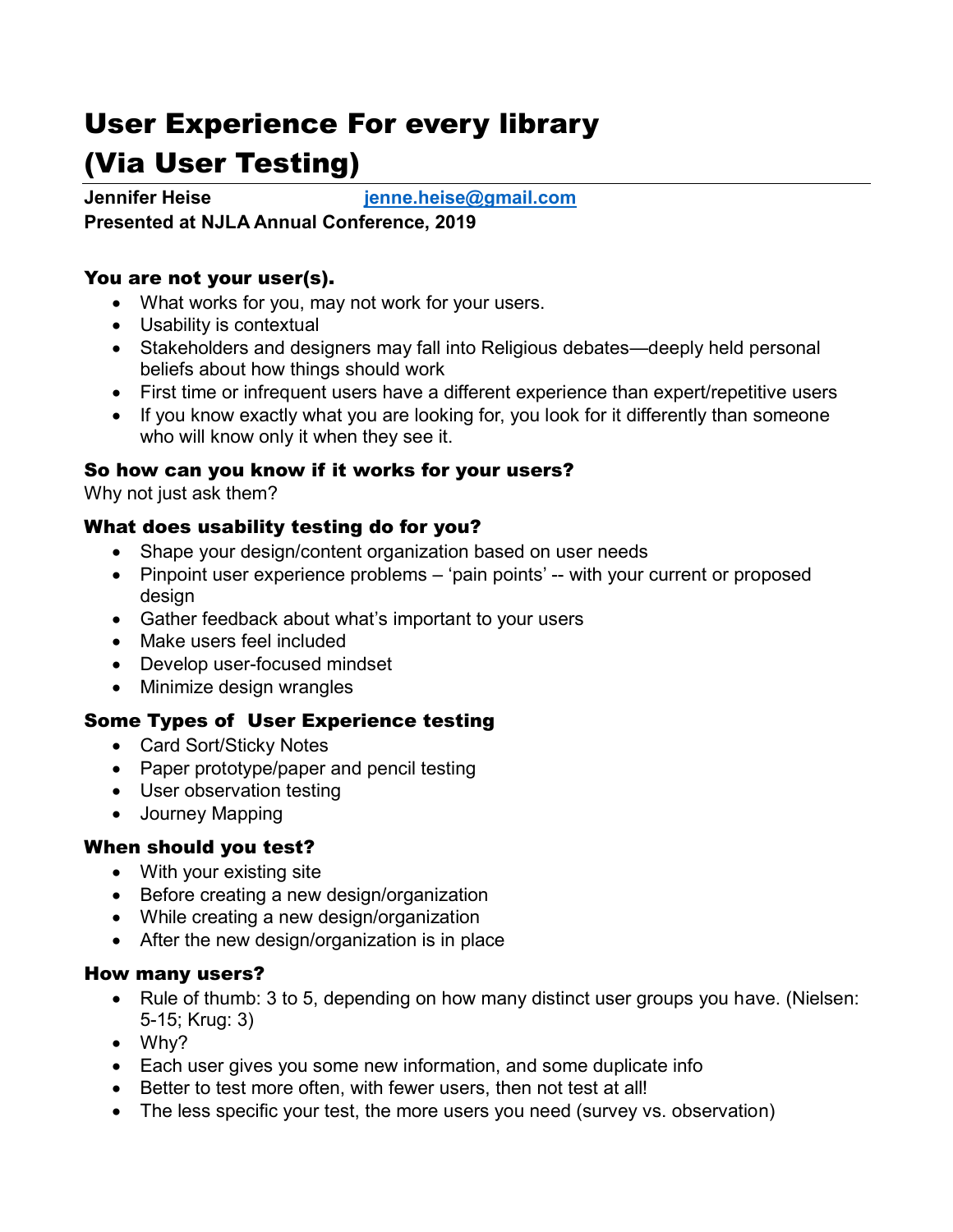#### Recruiting users

- Guerrilla testing: find people in the building who have nothing to do for 10-15 minutes
- Bribes: Coffee and donuts, give-aways
- Ask your frequent fliers
- Public events
- Recruit from advisory groups
- Teen advisory board/club
- Friends of the Library/Board members
- New employees, volunteers, family members
- Look for 'naïve users'– but don't be surprised by who that is!

## Card Sorts/Sticky Notes

- Write each piece of content on a card or sticky note.
- Individually or in groups, users arrange the cards/notes in piles or categories that make sense to them.
- Users create labels for each category

## **Card Sort: you'll need…**

- Individual or groups of users/stakeholders
- [Content Inventory]
- Set of cards/sticky notes with each piece of (prospective) content written on them
- Large space to spread out and arrange content– table for cards, whiteboard for stickies
- Ways for sorters to label categories– blank cards/stickies, markers
- Additional Cards/stickies to repeat (links to) content in different categories– this is a website!
- Way to capture resulting organization (rubber bands, camera)

# Paper Prototyping

- Use paper and pencil, a drawing program, or a presentation program to make rough outlines of what each page will look like.
- Users 'perform' tasks by pointing to where they would click.
- Ask for user reactions

# Paper and Pencil Variant

- Print out web page
- Users given copies of printouts and colored markers
- Ask users to mark 'important'/'not unimportant' OR Specific categories OR 'makes sense/confusing'. OR 'would use'/'wouldn't use'

# User Observation Testing

- Working with stakeholders, develop a list of 3-10 *important* types of tasks users should be able to perform *easily* with the site
- Create sample questions for each category
- Users are asked to perform these tasks while being observed/recorded, and to verbalize their thoughts.
- Each task is timed
- Resulting recording/notes analyzed for 'pain points,' dead ends, confusion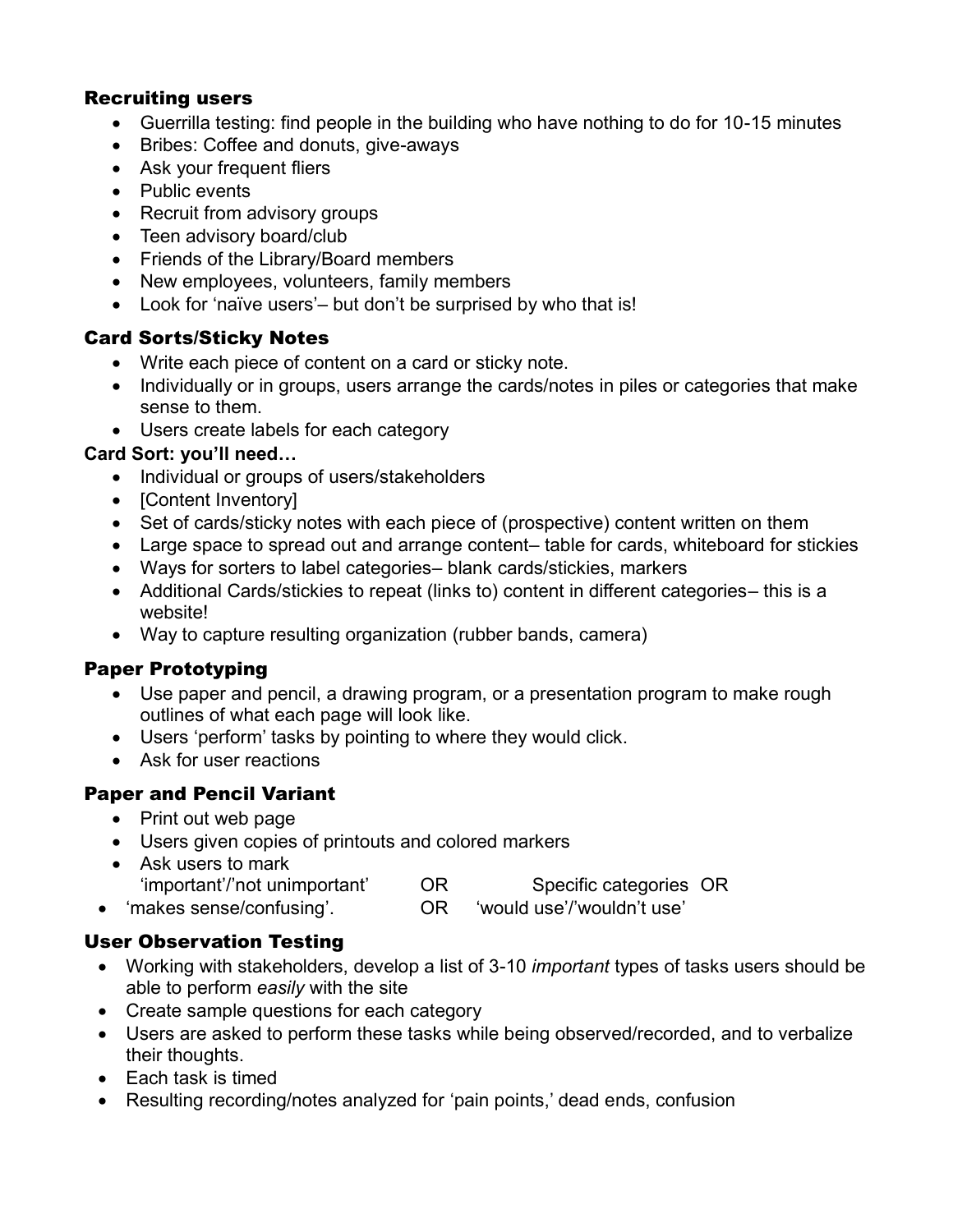## Examples of user tasks

- Find out whether the library have any travel videos of Spain?
- I want to take my two year old nephew to a storytime. When are the storytimes and what do I need to do to attend?
- I've heard the library provides tax help. How can I use this service?
- You want to listen to mystery audiobooks in your car: figure out how to do that.
- Renew your library books.
- Does the Library have *Consumer Reports* reviews of used cars?

## User Observations: you'll need…

- A user
- Script including 3-10 important tasks & introduction
- Get user permission to record the test
- Timing device (3 minutes is as long as you can stand to see them struggle)
- Someone to read the tasks and time
- Observer to take notes
- Way to record user interactions and thinking-out-loud
- Half hour to 45 minutes.

## Recording technologies

- NOTE: you will need a **microphone** to record the user's thinking-out-loud. While many Laptops have an integrated microphone, desktops generally don't.
- Some examples of free, open source, or already owned tools:
	- o Screencast-o-matic (free online tool)
	- o CamStudio (free, must be installed)
	- $\circ$  Jing (only short clips) or upgrade to Snagit (inexpensive)
	- o Online conferencing software such as Zoom with recording turned on
	- o Livecasting technologies (Youtube live, private)
	- o OBS (Open Broadcaster Studio, from livestreamers)\*

## User Observation Tips to remember:

- $\bullet$  Reassure the users that you are stress testing the site not them! Every time they get lost, they've given you good information.
- Urge users to talk through their thought process out loud.
- Users will ask for help. Be strong.\*
- Have someone take notes even if you're recording– backup is good.
- Have a copy of the task question printed out for the user to refer to.
- Protect user privacy.
- Take note of unexpected results!

## User Observation Lite Ideas:

- Set up some test stations and (with permission) shoulder-surf.
- Or ask users to try some of the tasks on those test stations and answer a brief survey about whether they were successful
- Get a group of users with computers to try out the tasks at home and let you know where they encountered difficulty.
	- $\circ$  Sometimes you can recruit computer classes to do this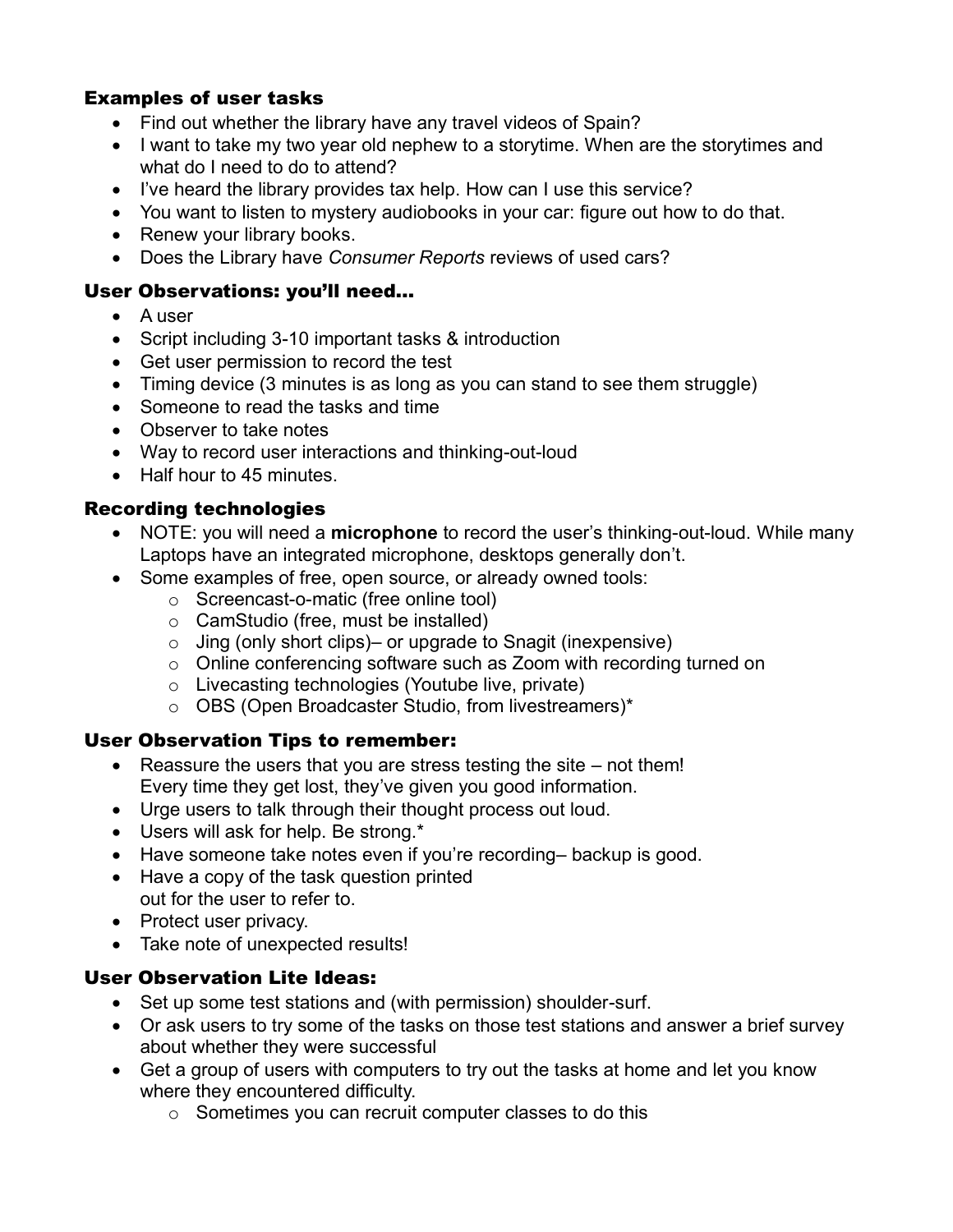## Journey Mapping

- Can be web only, or web and physical.
- Role-playing as a user
- Create user persona $(s)$  be specific!
- Focus on a Specific information need or task
- Walk yourself/your group through the entire process of the persona performing the task or meeting the need
	- o Touch points: where user interact (physical/online: front door, website, bathrooms, search engine)
	- o Decision points
	- o Pain points: problems, delays, sources of confusion.
- Document process, including touch points, decision points and pain points

#### Using your results

- Transcribe user observation recordings, if any
- Summarize data with spreadsheets
- Google Forms are a good way to simplify data entry
- Make a list of common issues/results
- Show designers &/or stakeholders data and recordings
- Iterate your design/organization to avoid the issues and maximize positive results
- Test again!
- Websites evolve! You don't have to get it 100% the first time– make it good and then make it better!

## Accessibility Testing in Brief

- Web accessibility: can users with disabilities and users with different interfaces use your website?
- Technology offers some ways to make the web more accessible but it also causes accessibility issues

## Non-Exclusive List of Things to consider

#### **User Characteristics**:

Color blindness and contrast Visually impaired (large text or screenreader) user Hearing Impaired Limited motor control Dyslexia Limited English Proficiency Limited Computer proficiency

#### **Technological Characteristics**

Different Browsers and versions Different Operating systems Large or small browser window size? Mobile vs. Desktop/Laptop Enlarged font sizes Browser extensions, such as Adobe Flash and PDF

## Accessibility Hints: Be aware of:

- Navigation menus and how they work
- Skip menu
- Alt Text
- Color choices
- Terminology choices
- Separate mobile page(s) vs. CSS– does it degrade gracefully